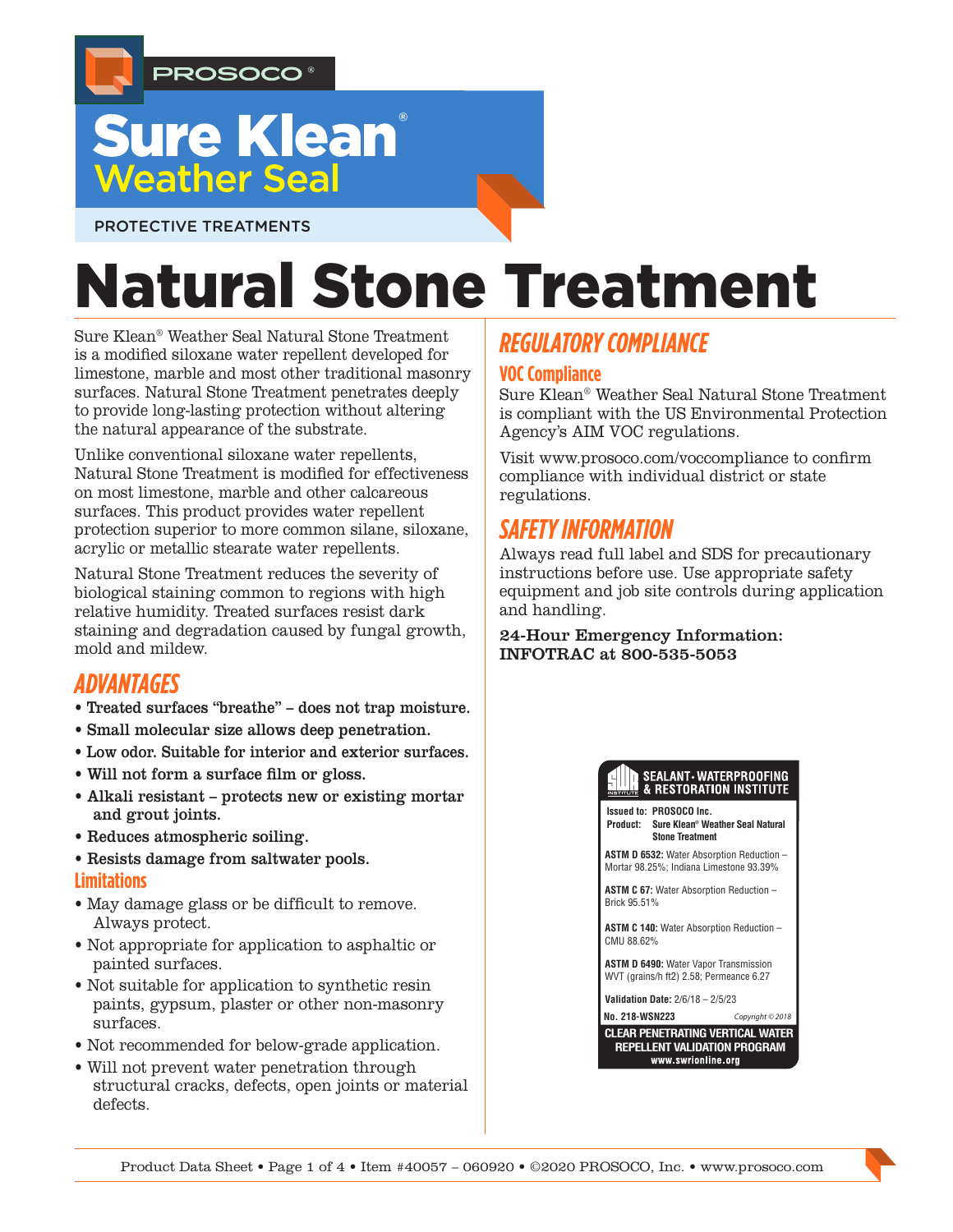## **Product Data Sheet Weather Seal Natural Stone Treatment**

## *TYPICAL TECHNICAL DATA*

| <b>FORM</b>             | Clear, slightly yellow liquid<br>Mild petroleum odor |  |  |
|-------------------------|------------------------------------------------------|--|--|
| <b>SPECIFIC GRAVITY</b> | 0.805                                                |  |  |
| pH                      | not applicable                                       |  |  |
| <b>WT/GAL</b>           | 6.70 lbs                                             |  |  |
| <b>ACTIVE CONTENT</b>   | 11%                                                  |  |  |
| <b>TOTAL SOLIDS</b>     | 9% ASTM D 2369                                       |  |  |
| <b>VOC CONTENT</b>      | $713$ g/L                                            |  |  |
| <b>FLASH POINT</b>      | 118° F (48° C) ASTM D 3278                           |  |  |
| <b>FREEZE POINT</b>     | $<-22^{\circ}$ F (<-30° C)                           |  |  |
| <b>SHELF LIFE</b>       | 2 years in tightly sealed,<br>unopened container     |  |  |

## *PREPARATION*

Protect people, vehicles, property, plants, windows, painted surfaces, anodized aluminum and all non masonry surfaces from product, splash, spray, residue, fumes and wind drift. Protect and/or divert pedestrian and auto traffic. Some metal finishes and glass may be damaged by exposure to Natural Stone Treatment. Test and protect.

Sure Klean® Strippable Masking is not appropriate for use with this product.

Ensure fresh air entry and cross ventilation during application and drying. Extinguish all flames, pilot lights and other potential sources of ignition during use and until all vapors are gone.

When applying to exteriors of occupied buildings make sure all windows, exterior intakes and air conditioning vents are covered and air handling equipment is shut down during application and until vapors have dissipated.

When using inside, provide good cross ventilation. Fill all cracks and voids to avoid penetration of fumes into the building.

Surface should be clean and free of dirt, dust, oils and other contaminants. If necessary, use an appropriate PROSOCO surface preparation cleaner. Surface must be thoroughly dry before application.

All caulks and sealants should be in place and thoroughly cured prior to application. The top of walls should be capped and made watertight prior to application.

NOTE: Some floor and wall systems incorporate asphaltic or other crack-suppression membranes. This deeply penetrative protective treatment may penetrate through exposed stone, tile, grout or

paver surfaces and react with the membrane to mobilize objectionable staining. Always pretest to ensure desired results.

#### **Surface and Air Temperatures**

For maximum effectiveness, surface and air temperatures should be 40–90°F (4–35°C). Application on windy days may cause rapid evaporation of the solvent carrier and should be avoided.

#### **Equipment**

Recommended application is by high volume, lowpressure (<50 psi) spray. Sprayers should be fitted with solvent-resistant gaskets and hoses to avoid discoloration. Fan spray tips are recommended to avoid atomization. Do not atomize/vaporize the material.

For small scale application, or when spray application is not appropriate, product may be applied using saturated brush, roller or lambs wool applicator. Contact Customer Care or your local PROSOCO representative for more information.

| Substrate                                           | Type                   | Use? | Coverage                              |  |
|-----------------------------------------------------|------------------------|------|---------------------------------------|--|
| Architectural<br>Concrete<br>Block*                 | Burnished              | yes  |                                       |  |
|                                                     | Smooth                 | yes  | $50 - 125$ sq.ft.                     |  |
|                                                     | Split-faced            | yes  | $5 - 12$ sq.m.                        |  |
|                                                     | Ribbed                 | yes  |                                       |  |
| Concrete                                            | <b>Brick</b>           | yes  |                                       |  |
|                                                     | Tile                   | yes  | $125 - 175$ sq.ft.<br>$12 - 16$ sq.m. |  |
|                                                     | Precast Panels         | yes  |                                       |  |
|                                                     | Payers                 | yes  |                                       |  |
|                                                     | Cast-in-place          | yes  |                                       |  |
| <b>Fired Clay</b>                                   | <b>Brick</b>           | yes  |                                       |  |
|                                                     | Tile                   | yes  | $50 - 175$ sq.ft.                     |  |
|                                                     | Terra Cotta (unglazed) | yes  | $9 - 16$ sq.m.                        |  |
|                                                     | Pavers                 | yes  |                                       |  |
| Marble,<br>Travertine.<br>Limestone                 | Polished               | no   | N/A                                   |  |
|                                                     | Unpolished             | yes  | $100 - 175$ sq.ft.                    |  |
|                                                     |                        |      | $9 - 16$ sq.m.                        |  |
| Granite                                             | Polished               | no   | N/A                                   |  |
|                                                     | Unpolished             | yes  | 150–200 sq.ft.                        |  |
|                                                     |                        |      | $14 - 19$ sq.m.                       |  |
| Sandstone                                           | Unpolished             | yes  | $125 - 175$ sq.ft.                    |  |
|                                                     |                        |      | $12 - 16$ sq.m.                       |  |
| Slate                                               | Unpolished             | yes  | 200–300 sq.ft.                        |  |
|                                                     |                        |      | 19-28 sq.m.                           |  |
| *Weather Seal Blok-Guard® & Graffiti Control may be |                        |      |                                       |  |
|                                                     | more appropriate.      |      |                                       |  |

Always test to ensure desired results. Coverage estimates depend on surface texture and porosity.

#### Recommended for these substrates. Always test. Coverage is in sq.ft./m. per gallon.

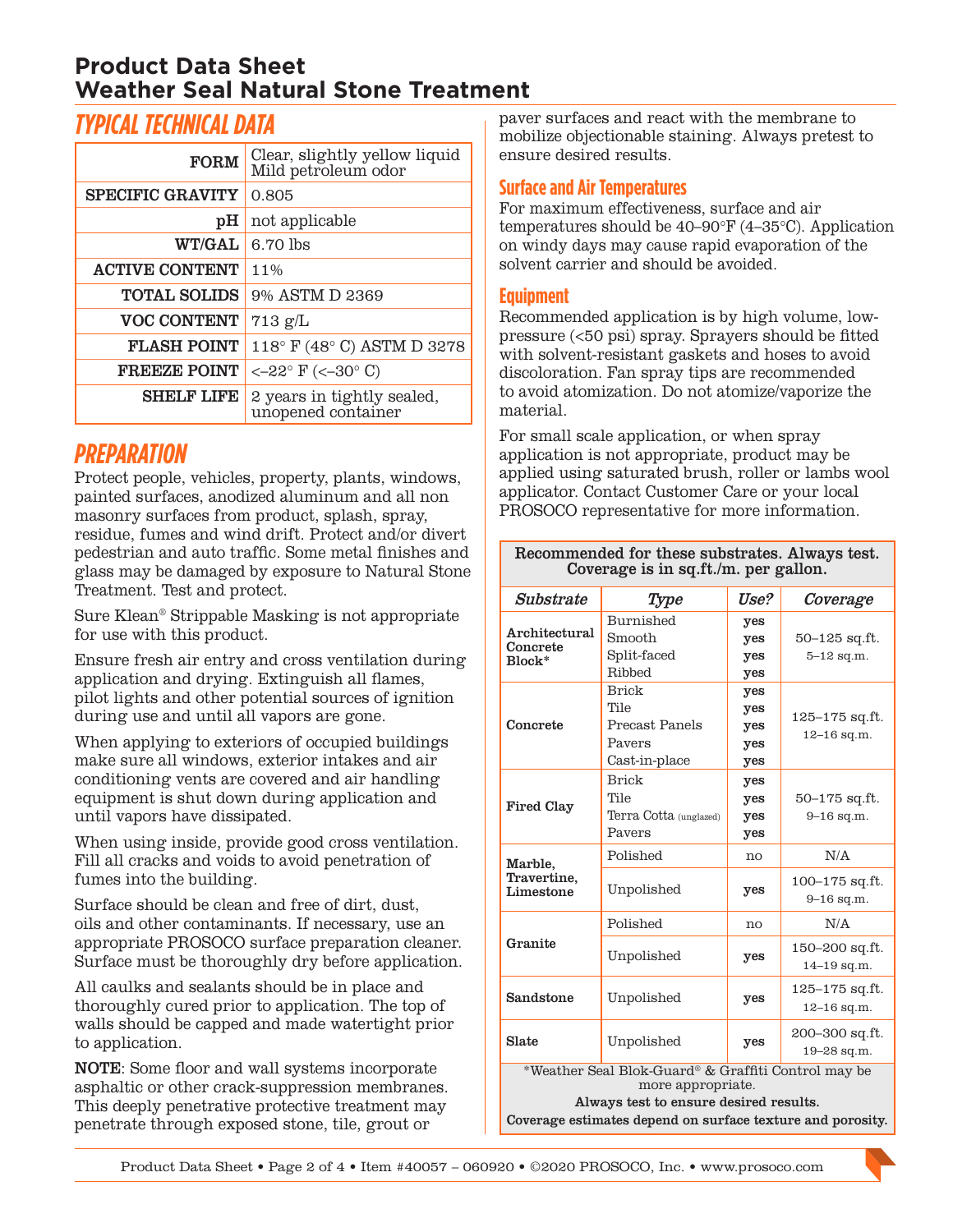## **Product Data Sheet Weather Seal Natural Stone Treatment**

#### **Storage and Handling**

Store in a cool, dry place away from potential ignition sources. Keep tightly sealed when not dispensing. Published shelf life assumes upright storage of factory-sealed containers in a dry place. Maintain temperature of 45–100°F (7–38°C). Do not double stack pallets. Dispose of unused product and container in accordance with local, state and federal regulations.

## *APPLICATION*

Read "Preparation" and the Safety Data Sheet before use. ALWAYS TEST a small area of each surface to confirm suitability, coverage rates and desired results before starting overall application. Include in the test area any previous repairs and patches, including aesthetic cementitious finishes. Different surface compositions may result in absorption and/or appearance differences. Test with the same equipment, recommended surface preparation and application procedures planned for general application.

#### **Dilution & Mixing**

Apply as packaged. Do not dilute or alter.

#### **Application Instructions**

#### Vertical Surfaces Application: Sprayer

- 1. For best results, apply "wet on wet" to a thoroughly dry surface. Saturate from the bottom up using enough material to create a 6–8 inch rundown below the spray contact point. Brush out heavy runs and drips that do not penetrate after a few minutes.
- 2. Let the first application penetrate the surface.

## *BEST PRACTICES*

Surface should be clean, dry and absorbent before application.

Clean soiled surfaces with the appropriate Sure Klean® or Enviro Klean® cleaner before application. Call Customer Care toll-free at 800- 255-4255 for recommendations.

Fill all cracks and voids to keep fumes out of occupied buildings. All caulks and sealants should be in place and completely cured.

Recommended application for PROSOCO protective treatments is high volume, lowpressure (<50 psi) spray equipment with a fan-type spray tip and adjustable pressure to avoid atomization of the material. For small scale application, or when spray application is not appropriate, brushes or roller may be

3. Within 5 minutes, reapply in the same saturating manner. Less material will be required on the second application.

Vertical Surfaces Application: Brush or Roller Recommended for small scale application or when spray application is not appropriate. Contact PROSOCO for more information. Saturate the surface. Brush out heavy runs and drips that do not penetrate after a few minutes. Let the first application penetrate the masonry surface. Within 5 minutes, reapply in the same saturating manner. Less material will be required on the second application.

#### Horizontal Surfaces

Apply in a single, saturating coat so that the surface stays wet for a few minutes. Thoroughly broom out any pools or puddles that do not completely penetrate the surface. Soak up any remaining material with a clean towel.

#### Dense Surfaces

Apply a single coat. Use enough to completely wet the surface without creating drips, puddles or rundown. Do not over apply. Test for application rate.

#### **Drying Time**

Protect the treated surface from rain and pedestrian traffic for 4 to 6 hours following application. Natural Stone Treatment gains its water repellency properties in 72 hours.

#### **Cleanup**

Clean tools and equipment immediately with mineral spirits or an equivalent cleaning solvent. Remove over spray and spills as soon as possible.

used. Contact Customer Care or your local representative for more information on brush/ roller application.

For dense surfaces, follow the "Dense Surfaces" application instructions on this page.

Remove spills and over spray as soon as possible.

ALWAYS TEST for best coverage rates and to confirm results before overall application. Test using the application instructions included herein. Let the test area dry thoroughly before inspection.

Never go it alone. If you have problems or questions, contact your local PROSOCO distributor or field representative. Or call PROSOCO technical Customer Care, toll-free at 800-255-4255.